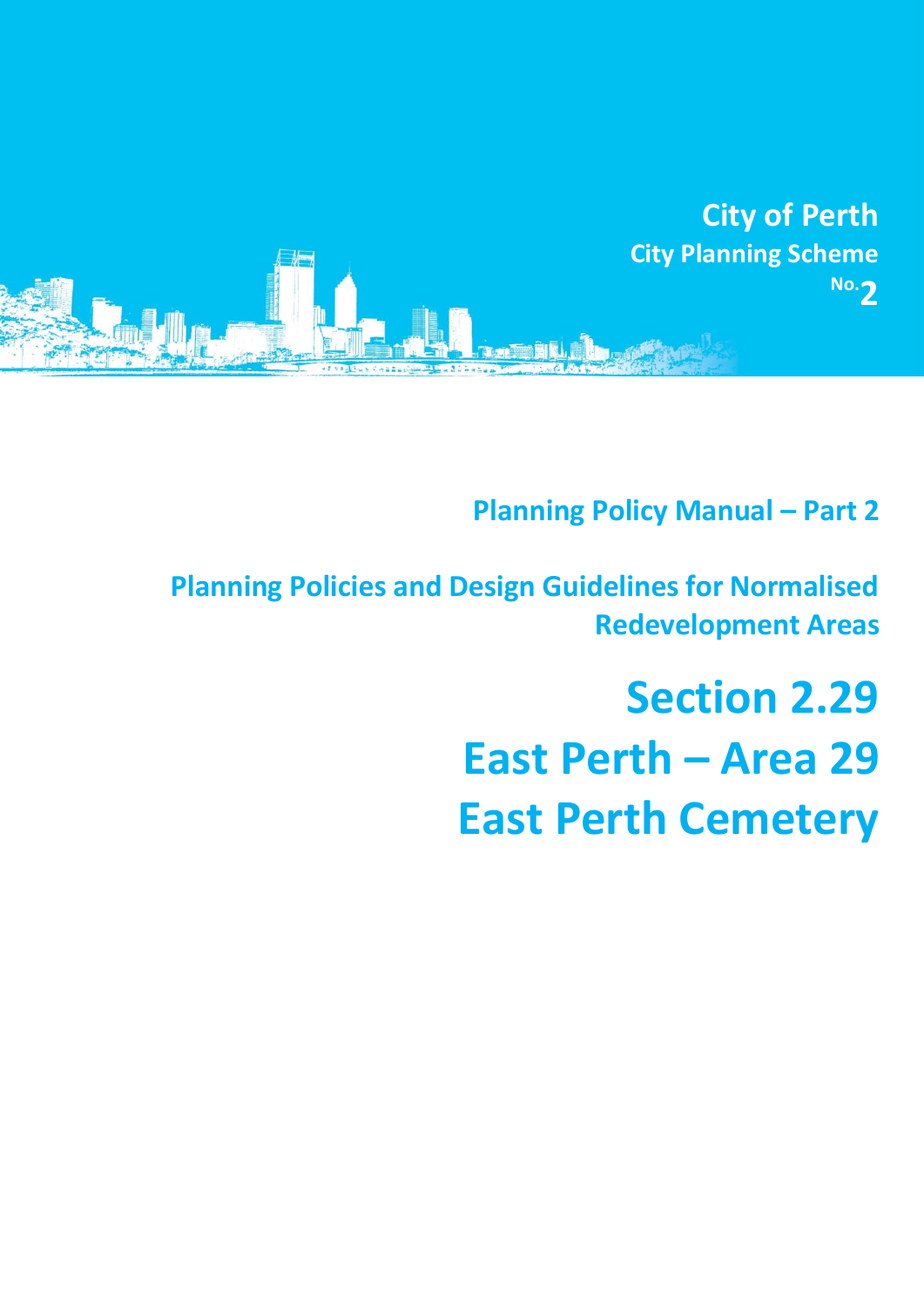

East Perth Area 29 – East Perth Cemetery

| <b>Version#</b> | <b>Decision Reference</b> | <b>Synopsis</b> |
|-----------------|---------------------------|-----------------|
| 1               | 11 March 2008             | Adopted         |
| 2               | 17 March 2015             | Amended         |
| 3               | 11 April 2017             | Amended         |
|                 |                           |                 |
|                 |                           |                 |
|                 |                           |                 |
|                 |                           |                 |
|                 |                           |                 |

1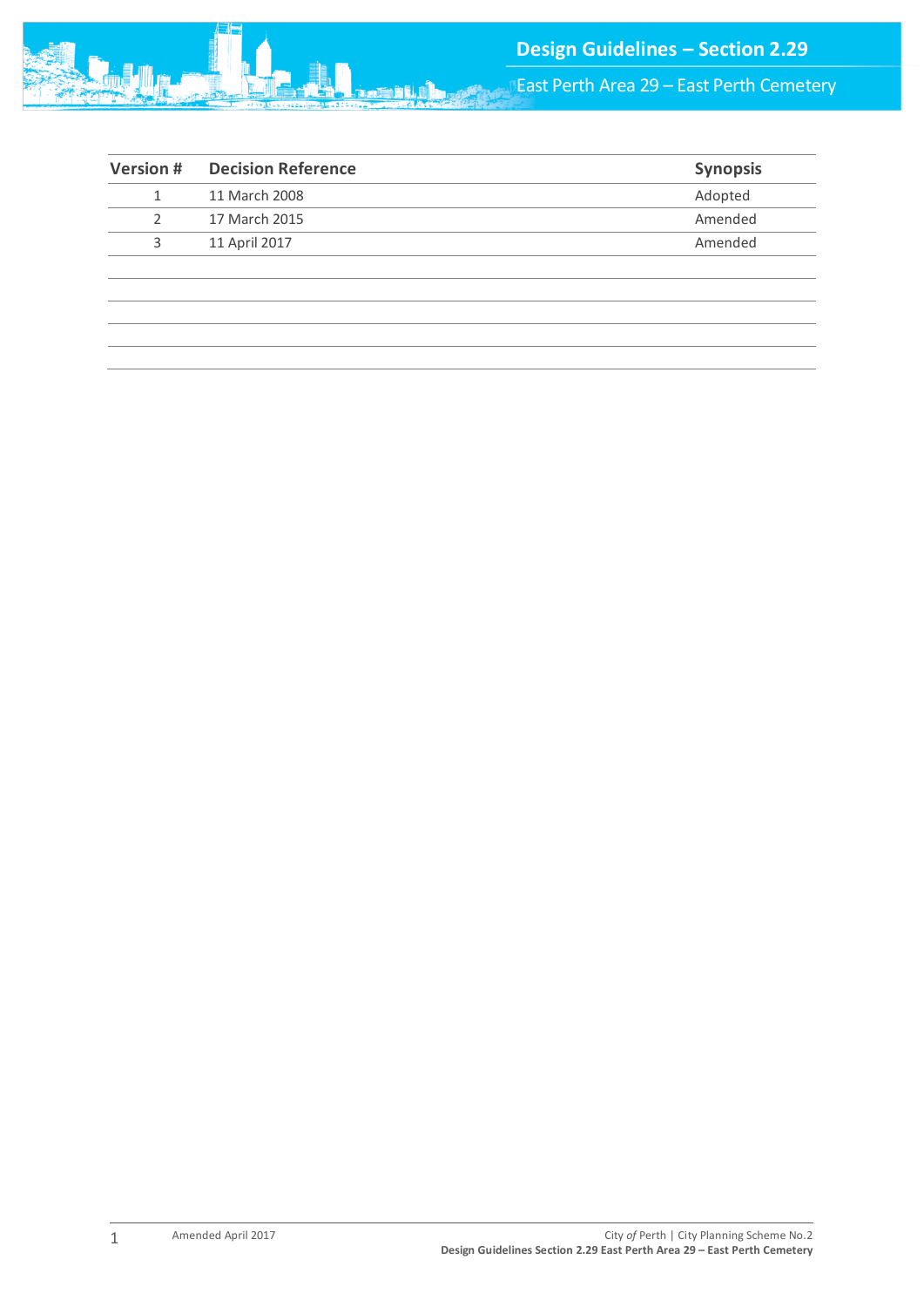## **CONTENTS**

| <b>SECTION</b> | <b>PAGE</b> |
|----------------|-------------|
| 1.0            |             |
| 2.0            |             |
| 2.1            |             |
| 2.2            |             |
| 3.0            |             |
| 3.1            |             |
| 3.2            |             |
| 3.3            |             |
| 3.4            |             |
| 3.5            |             |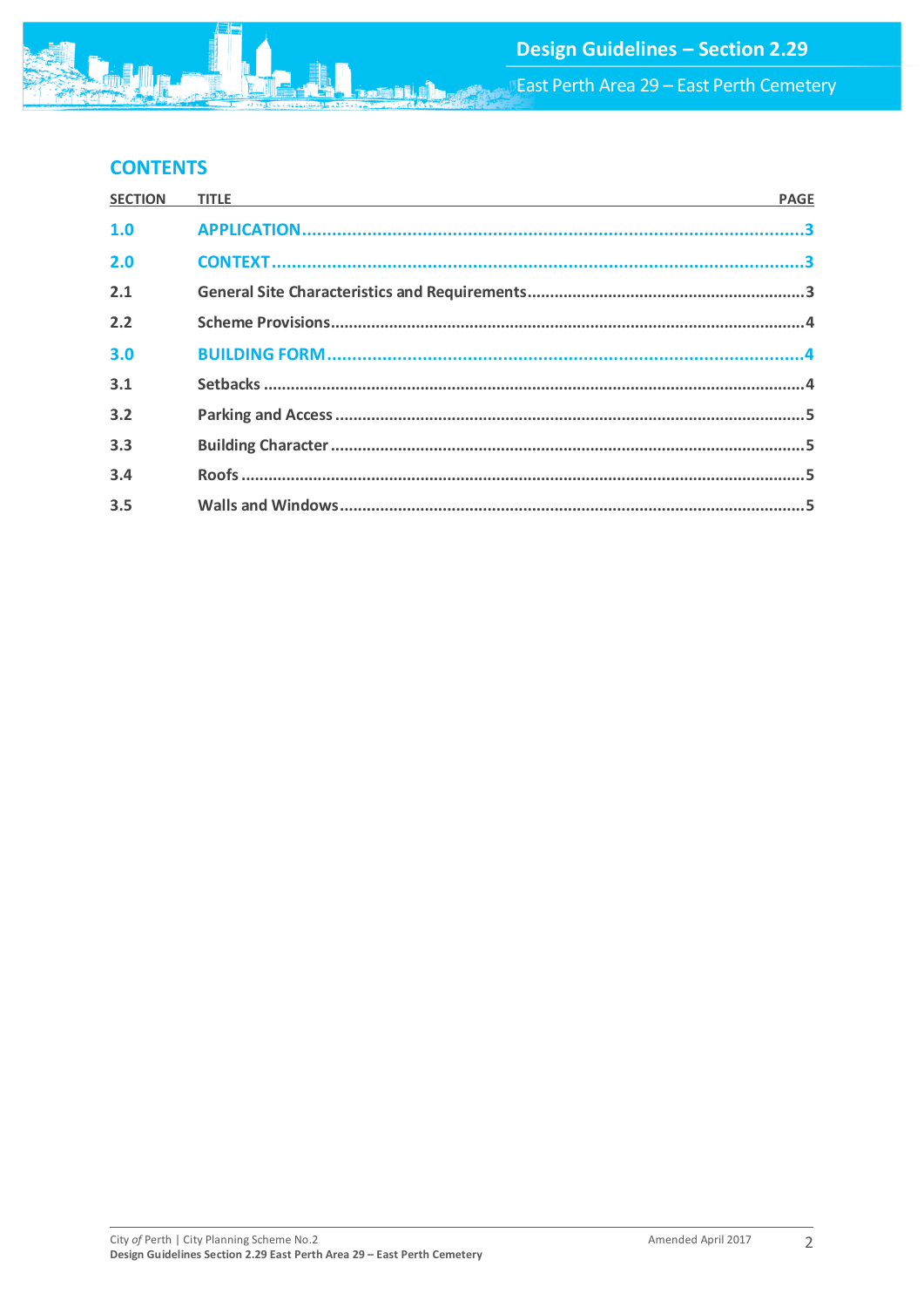<span id="page-3-0"></span>

These guidelines apply to land at the corner of Wittenoom Street and Waterloo Crescent, which is within the Cemeteries Precinct (Precinct EP11), as defined in the City of Perth Local Planning Scheme No. 26 (Normalised Redevelopment Areas) (herein called 'the Scheme'). These guidelines apply to that area as shown in Figure 1.

### <span id="page-3-1"></span>**2.0 CONTEXT**

Precinct EP11 encompasses the East Perth Cemeteries and Pioneer Gardens and fronts the important through-road of Plain Street. Pioneer Gardens is located at the corner of Bronte and Plain Streets. The Cemeteries were established in 1829 and comprise a number of former burial grounds dating from this time and a mortuary chapel constructed in 1870 in the then Church of England Cemetery, later used as a Parish Church. The site is now designated as a Disused Burial Ground and is listed as a place of cultural heritage significance, vested in the National Trust.

The Main Roads WA building and former Girl's School buildings are located opposite Pioneer Gardens on Plain Street at the south-west corner of the Precinct. Gloucester Park is located to the east and the Haig Park residential subdivision to the north.



Figure 1:- Cemeteries Precinct

#### <span id="page-3-2"></span>**2.1 General Site Characteristics and Requirements**

The Cemeteries site became known as Cemetery Hill, which is in the central city area, second only in height above sea level to Kings Park. The chapel is the only building in the Precinct and it is located approximately 40m from Bronte Street.

The possible development of an Interpretative (visitor's) Centre and associated parking at the northeast corner of the Cemetery has been identified. There is a 2m rise from north to south across the site.

The East Perth Cemeteries site is on the Heritage Council of WA interim register of heritage places.

3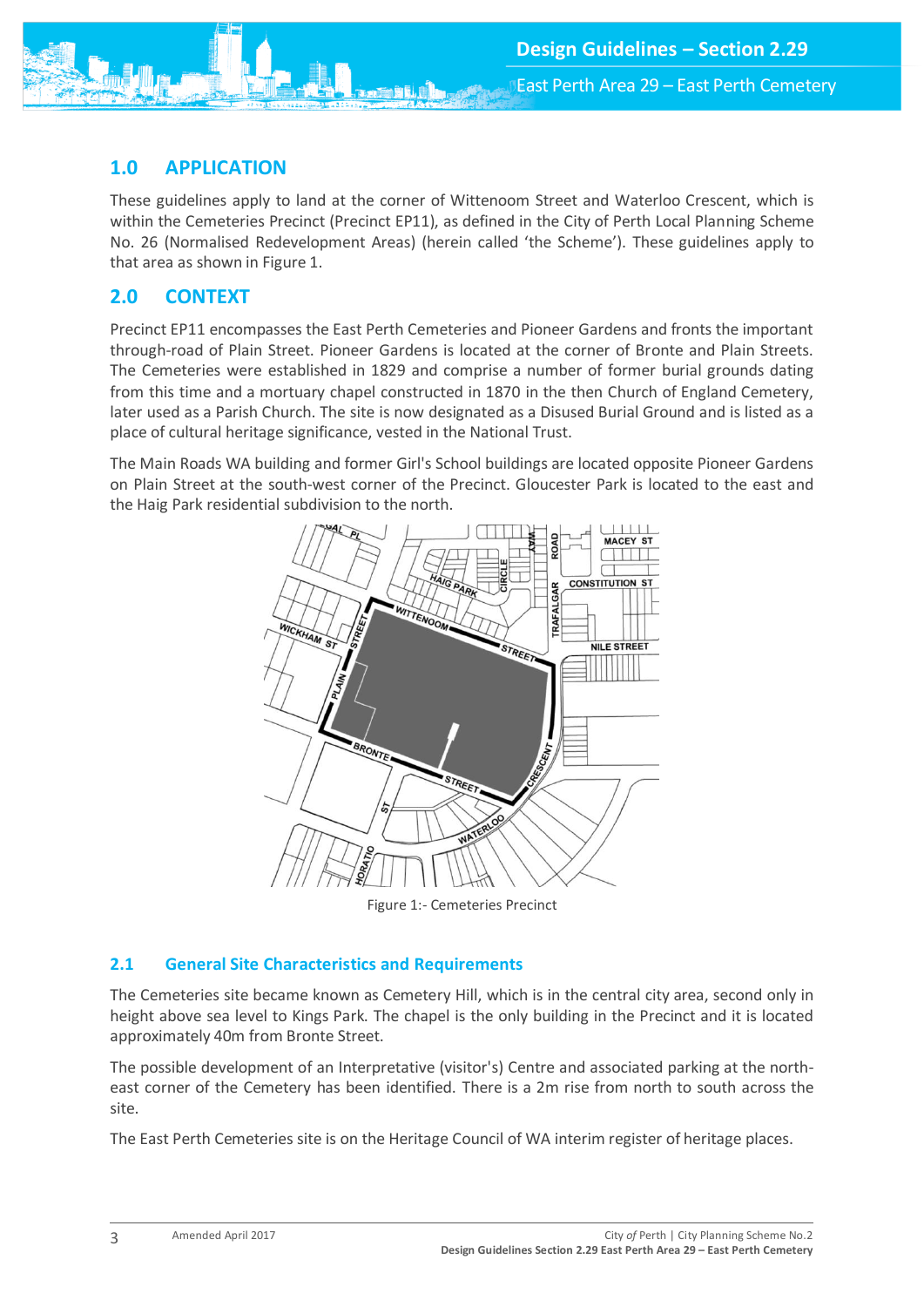<span id="page-4-0"></span>

These Design Guidelines are intended to supplement the provisions of the Scheme and should be read in conjunction with the Scheme, in particular those provisions relating to the Claisebrook Village Project Area, Precinct EP11: Cemeteries, and other Planning Policies.

The Deemed Provisions set out in the *Planning and Development (Local Planning Schemes) Regulations 2015* also form part of the Scheme Text.

The Scheme identifies Preferred, Contemplated and Prohibited uses for Precinct Ep11: Cemeteries and stipulates maximum plot ratio. In determining any application for development approval, the local government will have regard to these Design Guidelines, the Scheme and other Planning Policies.

The intention of the Precinct is to promote the Cemeteries as an important historical place and community/ recreational resource and to integrate it within the village open space system. This is to be assisted by the upgrading of the grounds and additional public facilities with the possible development of an Interpretative Centre at the corner of Wittenoom Street and Waterloo Crescent acting as a node.

#### <span id="page-4-1"></span>**3.0 BUILDING FORM**

#### <span id="page-4-2"></span>**3.1 Setbacks**

Wittenoom Street/ Waterloo Crescent - 6 metre minimum

It is intended that the building not dominate the site but rather that a park presentation is achieved at this corner.

Verandahs, awnings and other decorative building features which come forward into the setback area not more than 1m are permitted.

Other than those stated above, setbacks for walls with openings are to be in accordance with the R-Codes.



Figure 2:- Setbacks